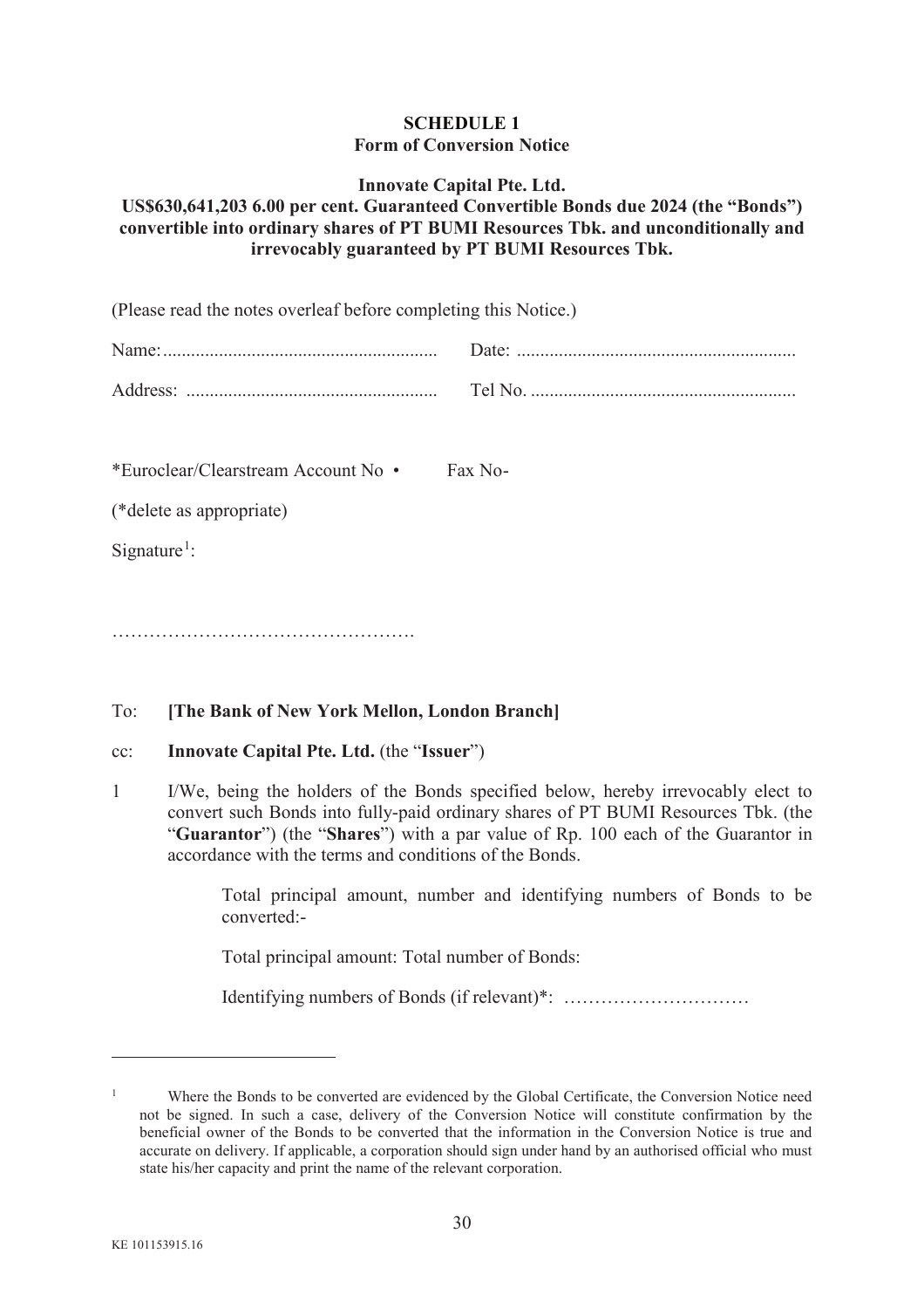Identifying numbers of Definitive Certificates deposited in respect of Bonds to be converted (if relevant)\*: ………………………………

N.B. If necessary, the identifying numbers of Bonds and Definitive Certificates can be attached separately.

- \* Not required for Bonds represented by a Global Certificate
- 2 I/We attach a copy of a duly completed instruction to my/our broker or custodian to receive the Shares from the Guarantor in the form currently prescribed by the Indonesian Central Securities Depository ("**KSEI**") or such clearing system through which the Shares are to be delivered (if applicable) (together with KSEI, the "**Depositary**").
- 3 I/We have irrevocably instructed the Depositary to credit my/our Securities Account below with the Depositary with the Shares which is capable of being so deposited.

Securities Account to be credited with the Shares:

…………………………………………………..

Name of custodian or broker …………………..

4 I/We hereby request that any payment of any cash amounts payable in respect of the exercise of Conversion Rights pursuant to the Conditions are made in the manner specified below:

5 The Issuer has notified the Conversion Agents that the Guarantor's register of shareholders will be closed on the following dates:

……………………………………………………. ……………………………………………………. N.B.

(i) This Conversion Notice will be void unless the introductory details and Sections 1 to 5 are completed.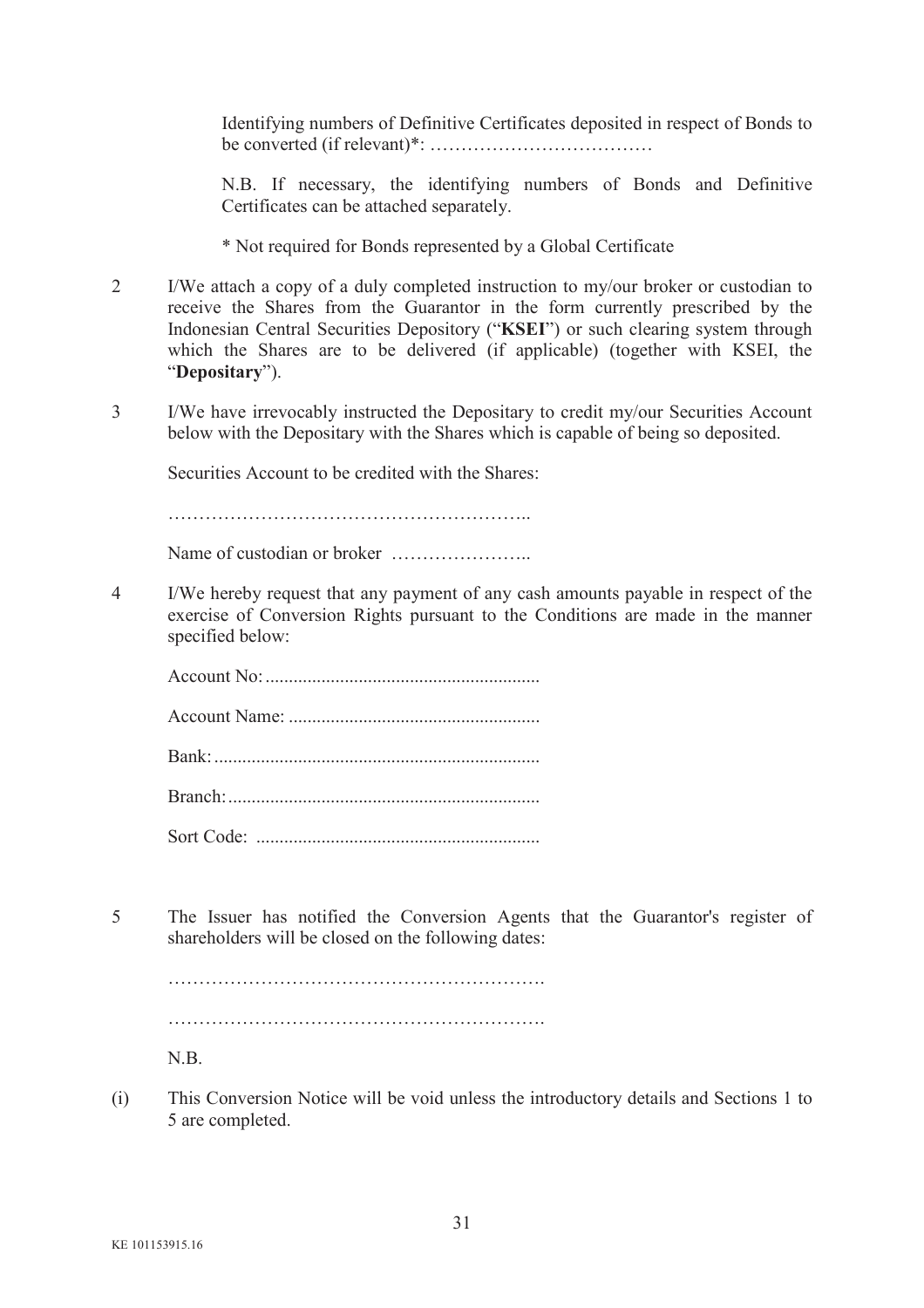- (ii) Your attention is drawn to Condition 6.2.2 of the Bonds with respect to the conditions precedent which must be fulfilled before the Bonds specified above will be treated as effectively eligible for conversion.
- (iii) Your attention is drawn to Condition 6.1.1(e) of the Bonds which provides that for the Year 1 to 3, the Bonds may be distributed proportionately if determined to be in excess of the Available Conversion Allocation, which may result in your remaining holding being less than the minimum denomination.
- (iv) No share certificates will be issued to the converting Bondholder(s) for so long as the Shares are deposited with the Depository.
- (v) If a retroactive adjustment contemplated by the terms and conditions of the Bonds is required in respect of a conversion of Bonds, additional Shares deliverable pursuant to such retroactive adjustment (together with any other securities, property or cash) will be delivered or despatched in the same manner as the Shares pursuant to the relevant Conversion Notice, subject to the Bondholders issuing the relevant instruction to receive additional Shares.

For Agent's use only:-

- 1 (A) Bond conversion identification reference:  $\lceil \bullet \rceil$ 
	- (B) Deposit Date:
	- (C) Conversion Date:
- 2 (A) Aggregate principal amount of Bonds in respect of which Certificates have been deposited for conversion:
	- (B) Conversion Price on Conversion Date:
	- (C) Number of Shares to be delivered:
	- (D) Finance charge payable:
- 3 (if applicable) amount of cash payment due to converting Bondholder under Condition 6.1.2 in respect of fractions of Shares:

The Conversion Agent must complete items 1, 2 and (if applicable) 3.

6 Delivery of this Conversion Notice will constitute confirmation by the beneficial owner of the Bonds to be converted and, if different, or, as the case may be, the person designated to be entered into this register of shareholders of the Issuer that the information and the representations in the Conversion Notice are true and accurate on the date of delivery. No Share will be delivered to a holder of a Bond or a person having a beneficial interest therein unless each such holder and beneficial owner completes this Conversion Notice and executes such documents as the Issuer or the Guarantor may reasonably require to ensure the availability of any exemption from registration under the U.S. Securities Act of 1933, as amended (the "**US Securities Act of 1933**"), applicable state laws and the laws of any other jurisdiction.